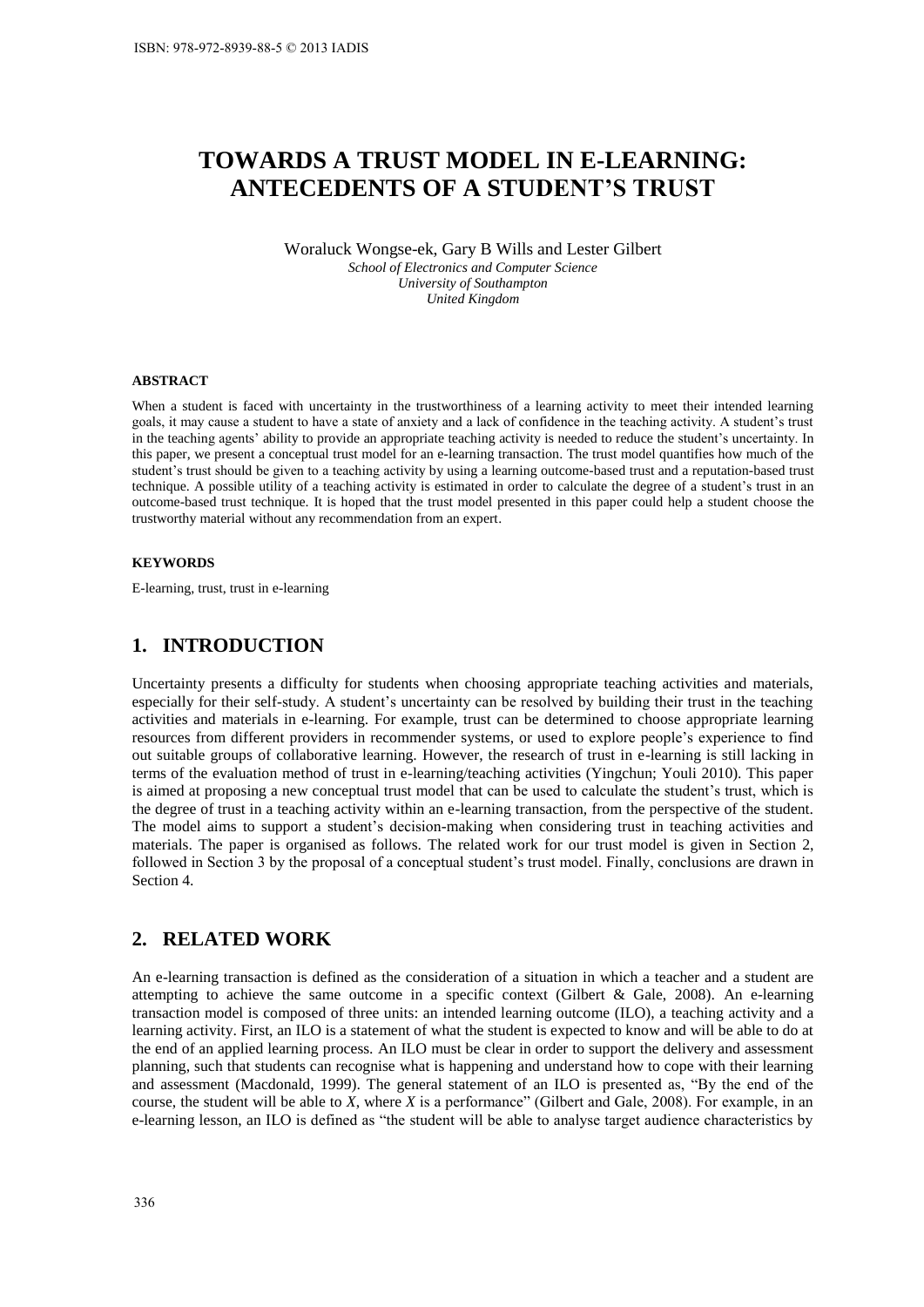listing those characteristics pertinent to the e-learning under consideration". The performance is defined as "…to analyse target audience characteristics by listing …". The intended learning outcome consists of two primary elements: subject matter and capability. Second, a teaching activity is defined as an intentional activity of a teacher whose aim is to bring a learning activity (Hirst, 1971). The design of a teaching activity is considered in two parts: pedagogical content knowledge and types of teaching activity. The pedagogical content knowledge in teaching is sourced from teachers' own subject-matter knowledge of taught materials (Even & Tirosh, 1995). Several kinds of teaching material are used to represent the pedagogical content knowledge or the subject matter, such as an assignment in a book, an example in a video or a definition on a website. There are four types of teaching activity: "showing", "telling", "asking" and "feeding back". The teacher needs to decide which teaching activity is appropriate for the student based on the student's prior competence and the ILO. Third, a learning activity is an activity performed by the student that aims to bring about the achievement of a new competence by using an existing one (Hirst, 1971). In other words, every student learns in a unique manner and the new competence is acquired from a prior competence, such as a cognitive ability.

#### **3. TRUST BASED ON LEARNING OUTCOME AND REPUTATION (TOR)**

In a learning outcome-based trust technique, the antecedents of trust are derived based on the schema of intended learning outcome (sILO). In details, the sILO is a direct acyclic graph of ILOs (Tangworakitthaworn et al., 2013). The sILO is given by an expert to connect tasks between the teaching and learning activity. If we know exactly how an expert achieves ILO by their own knowledge, it is then possible to estimate any teaching activity's trustworthiness based on the expert's knowledge. When the schema of intended learning outcomes represents the expert's knowledge, the trustworthy teaching activity will be determined from the sILO. It is possible for students to estimate a degree of trust using their own assumption and trustworthiness information. The proposed conceptual student's trust model is aimed at helping a teaching agent provide the evidence of trustworthiness in teaching activities and materials for students. The construction of a student's conceptual trust model using a learning outcome-based trust and reputation-based trust technique (TOR) is shown in Figure 1. The antecedents of the student's trust model are grouped into three categories: a student's assumption to trust, a student's trust perception of a teaching activity, and a pedagogy context depending on the student's expectation of ILO (eILO). The details of each antecedent of a student's trust are described below.

#### **3.1 Student's Assumption to Trust**

In this work, '*student's assumptions to trust*' is defined as a notion of trust that a student considers to be true by themselves. Students have to choose an appropriate teaching activity in order to acquire or improve their technical skills or new subject knowledge. They need to develop their own opinions and make a decision to trust any new information themselves. Therefore, students need some notion of trust, so that they can estimate the trustworthiness of a teaching activity. The good assumption of trust arises from the good trust propensity and their prior competences (Bigley & Pearce; 1998 Mayer et al., 1995; Rotter, 1980).

Mooradian et al. (2006) reported that individuals with a low trust propensity perceive others as selfcentred, conniving and potentially dangerous. People who have a high trust propensity believe that most people are sincere, fair and have good intentions. Trust propensity is an important factor that influences a trust antecedent in new, unusual, uncertain or unstructured situations and it is a measure of how willing an individual will be to trust someone before they have any information about that person. On the other hand, most of the time, the prior competences of a student are not enough to engage the new learning purpose or to use it to bridge new learning. Students may face difficulty in decision-making to trust in a teaching activity that will hopefully engage new knowledge. More potential of a student's related prior competences (pILO) to the teaching activity means an increase in student's trust in the teaching activity. Therefore, an analysis is needed of how many of a student's prior competences are potentially relevant for acquiring new knowledge. The teaching agent in e-learning should recognise the knowledge schema to understand students' background knowledge, and use the knowledge schema to bridge between student's prior competence and new learning. Therefore, the student's trust propensity and the student's prior competence are needed, especially when the trust prediction has little or no information about a teaching activity.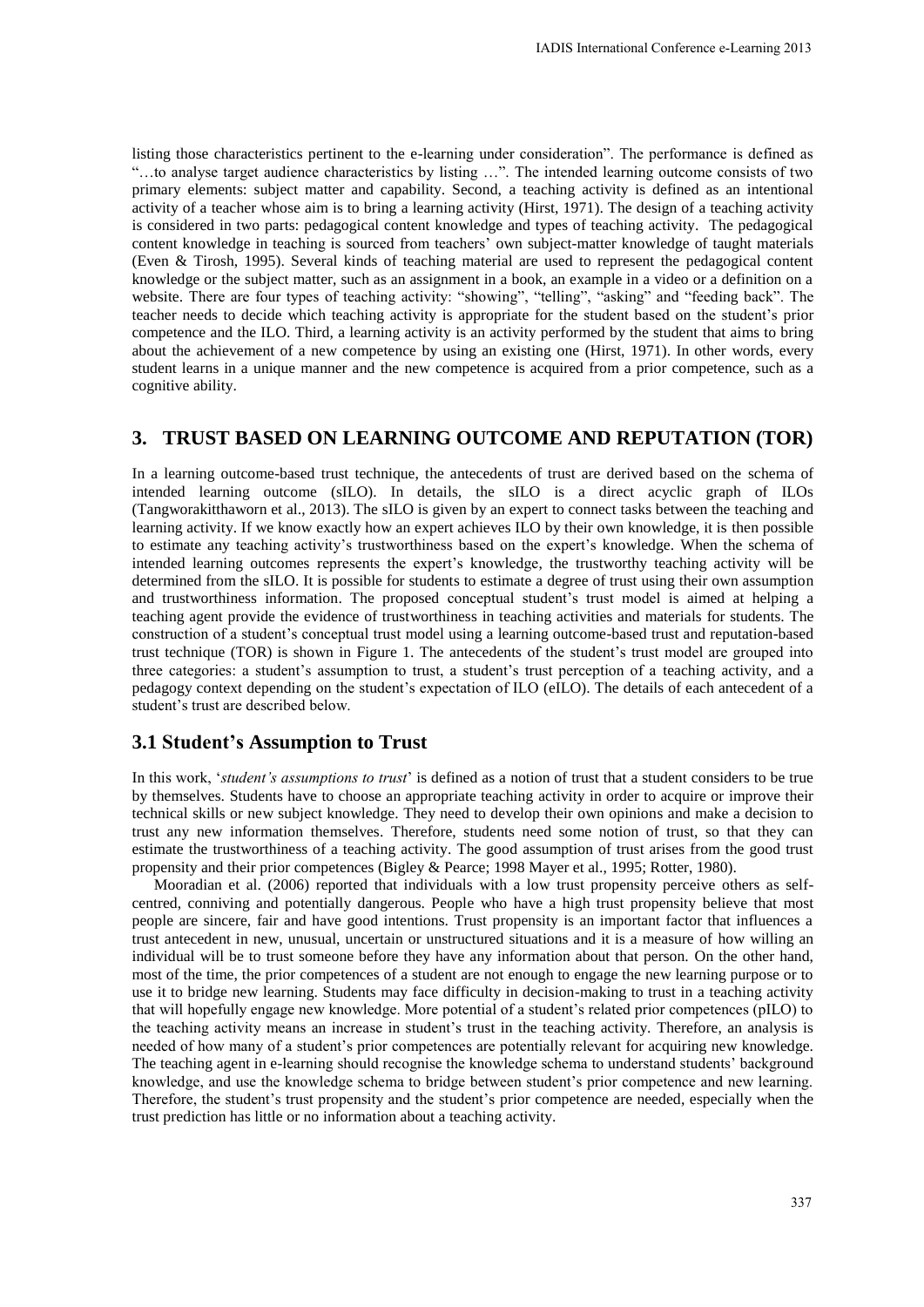# **3.2 Trustworthiness of Teaching Activity**

Past research has suggested that trust from a student's perspective is their willingness to believe and have confidence in a teaching agent, such that it will take appropriate steps to help them achieve their learning purpose or the intended learning outcome (Corrigan and Chapman, 2008). The teaching activity must have the following characteristics in order to give evidence about the value of the learning experience:



Figure 1. Conceptual model of a student's trust based on learning outcome and reputation (TOR model)

- Benevolence is the belief that the teaching agent cares about the well-being of the student. A teaching activity is benevolent if it is provided based on the student's expectations and prior competence. The benevolent characteristic of a teaching activity is measured by weighing the relevance between the student's prior competences (pILO) and the set of prerequisite ILOs of each teaching activity within the schema of intended learning outcomes (sILO).
- Competence is a student's perception that the teaching agent has the professional knowledge and abilities to fulfil its required tasks. Being competent could be measured by weighting the relevance between the student's expectation of ILO (eILO), and the ILO of each teaching activity within the schema of intended learning outcomes (sILO).
- Integrity is a student's perception that the teaching agent shows honesty with its sources of material and is honest to the student. The integrity could be measured as the completeness of subject matter content in a teaching activity compared with the schema of intended learning outcomes (sILO) and also detail of the source material used in the teaching activity, for example author details and material type, location, and modification date.
- Reputation is how much respect or admiration a teaching agent receives for giving the teaching activities, based on past transactions and interaction. Being reputable could be measured by student satisfaction ratings that focus on the importance of the teaching agent fulfilling its students' expectations.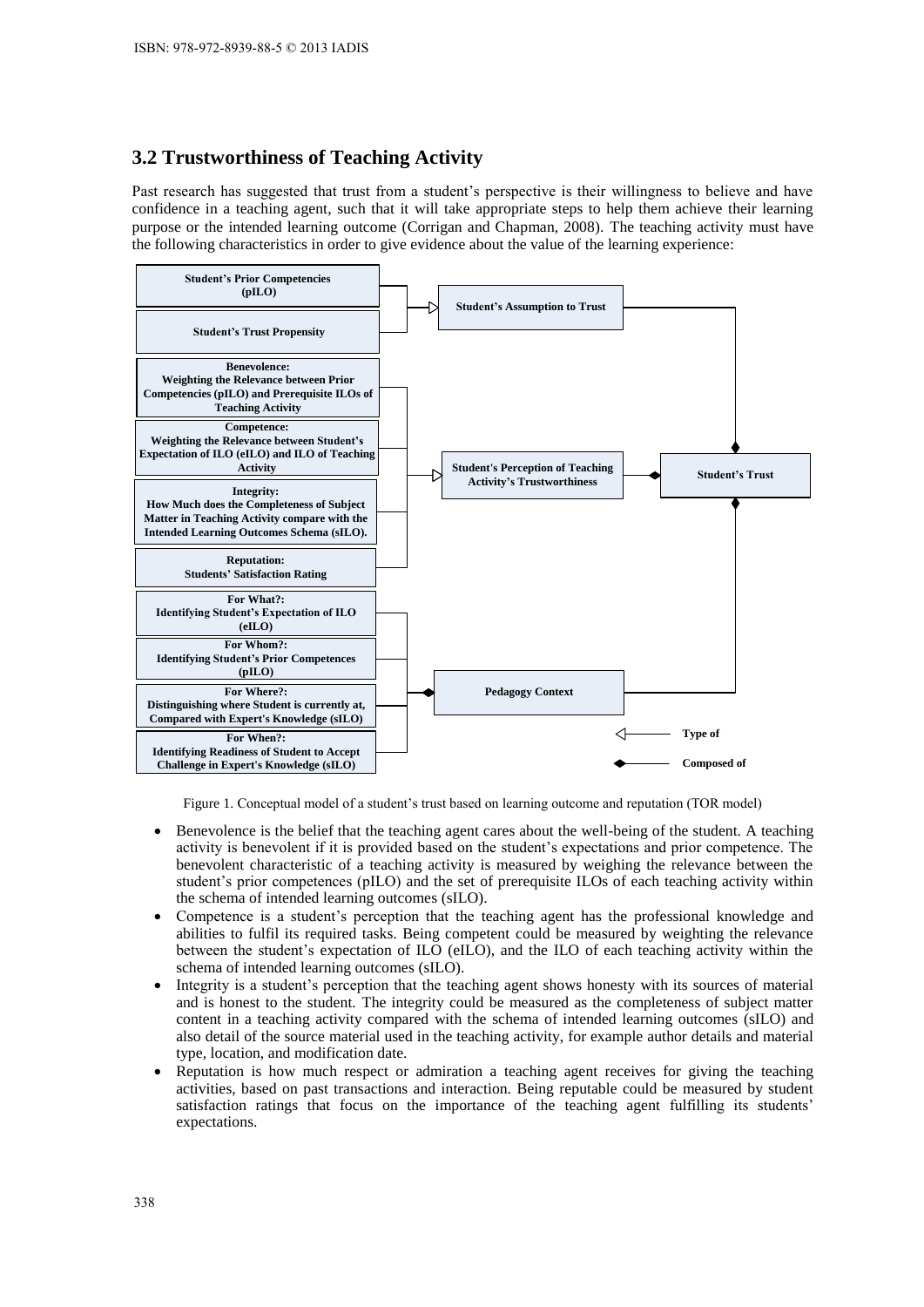#### **3.3 Structure of Pedagogy Context**

Literature has shown that trust formation can be improved by using context data (Jøsang 2005, Trbovich & Patrick 2004). We enhance the student's trust model by considering the pedagogy context to enrich trust estimation functions with the possibility of analysing contextual information. This research defines the pedagogy context as information that can be used to characterise the situation of a person or an object in a pedagogical environment. The pedagogy context is constructed by the teaching agent based on the student's expectation of ILO (eILO) and the expert's knowledge represented by the schema of intended learning outcomes (sILO). The pedagogy context is categorised into four parts:

- What? What a student expects or wants to achieve. This is represented by the student's expectation of ILO (eILO) including the surrounding information and their condition.
- Whom? Distinguishing the characteristics of a student by knowing how much knowledge a student already has (pILO) and how much knowledge a student needs in order to capture the necessary ILO in the schema of intended learning outcomes (sILO). Recognising what the trustworthy teaching activity is relevant to the student's expectation.
- Where? Distinguishing where a student is currently at in the schema of intended learning outcomes (sILO) during the learning processes. Recognising what the trustworthy teaching activity is relevant to the potential of where that student could be.
- When? Identify when a student is ready to learn each teaching activity. Identifying the readiness of a student to accept the challenge of the teaching activities. Recognising when the teaching activity could be delivered to the student based on the student's expectation of ILO (eILO), the student's prior competences (pILO) and the prerequisite ILO of teaching material.

## **4. CONCLUSION**

In this paper, we present a conceptual student's trust model that shows the antecedents of a student's trust using learning outcome-based trust and a reputation-based trust technique. A student's trust is defined as the degree of trust from the student's perspective, and it shows the student's willingness to believe and have confidence in the teaching agent, such that the student will take appropriate steps to help them achieve their intended learning outcome (ILO). In more detail, the stating of learning purpose, the perception of evidence of trustworthiness and the student's own assumptions are introduced as antecedents to assign a student's trust degree in a teaching activity. The proposed trust model is aimed at estimating the student's trust degree in teaching activity even if the student has no opinion and without any recommendation from an expert. In future work, the TOR model will employ the fuzzy logic to calculate the degree of the student's trust, and be validated via a user evaluation. The accuracy and precision of the TOR model will also be quantified.

### **REFERENCES**

- Bigley, G. A. & Pearce, J. L., 1998. Straining for shared meaning in organization science: Problems of trust and distrust. *The Academy of Management Review*, vol. 23, no. 3, pp. 405–421.
- Corrigan, M. W., & Chapman, P. E., 2008. Trust in teachers: A motivating element to learning. *Radical Pedagogy*, vol. 9, no. 2, pp. 3.

Even, R., & Tirosh, D., 1995. Subject-matter knowledge and knowledge about students as sources of teacher presentations of the subject-matter. *Educational studies in mathematics,* vol. 29, no. 1, pp. 1-20.

Gilbert, L. & Gale, V., 2008. *Principles of E-learning Systems Engineering*. Chandos Publishing (Oxford).

Hirst, P. H., 1971. What is teaching?. *Journal of Curriculum Studies,* vol. 3, no. 1, pp.5-18.

Jøsang, A., Keser, C., & Dimitrakos, T., 2005. Can we manage trust?. In *Trust management*, pp. 93-107. Springer Berlin Heidelberg.

Macdonald, R., 1999. *Specifying aims and learning outcomes*. In G. Gibbs, editor, Teaching in Higher Education: Theory and Evidence , chapter 2. Milton Keynes:Open University.